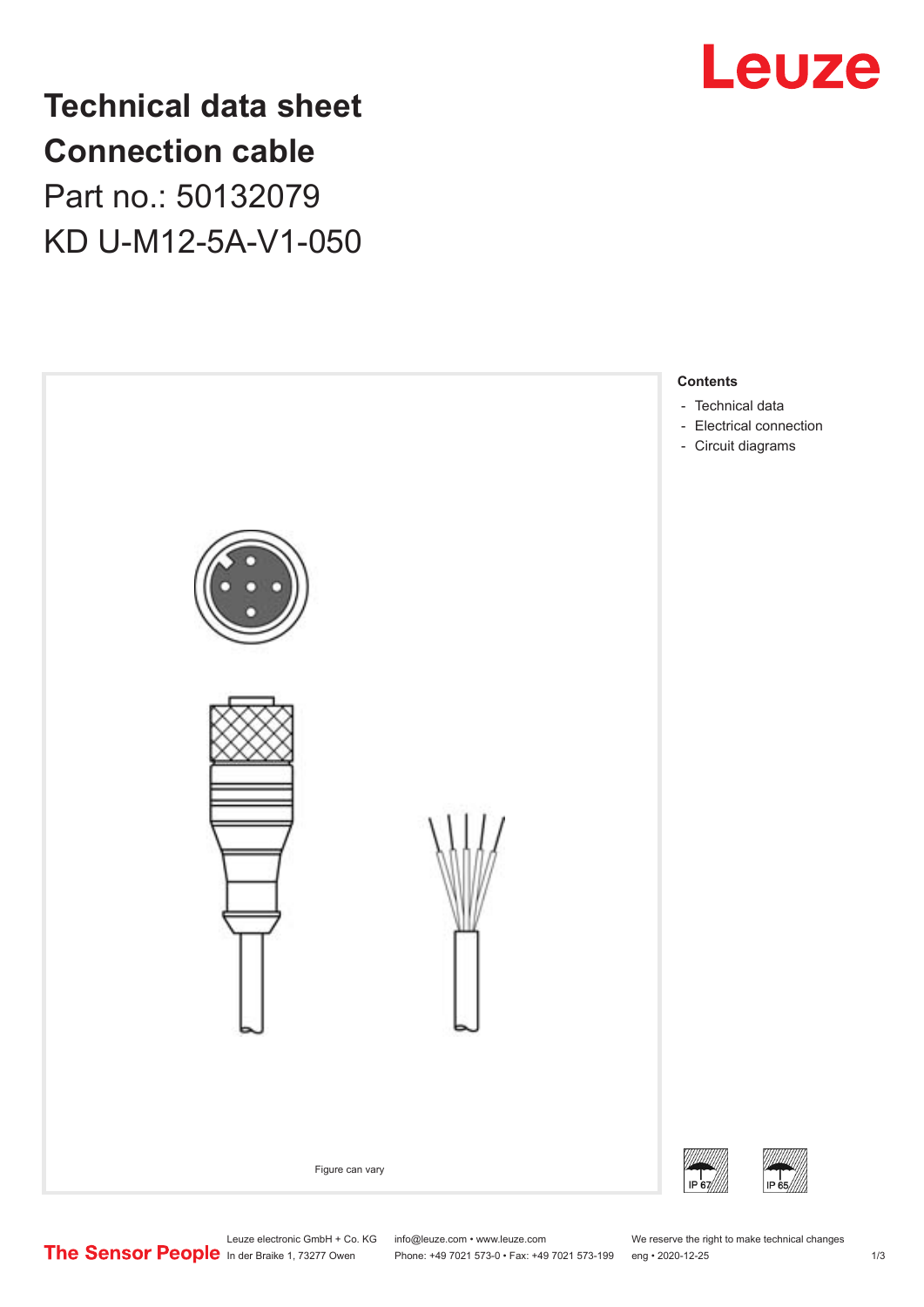## <span id="page-1-0"></span>**Technical data**

#### **Electrical data**

**Performance data**

**Operating voltage** Max. 125 V AC/DC

#### **Connection**

| <b>Connection 1</b>               |                                                                                                        |
|-----------------------------------|--------------------------------------------------------------------------------------------------------|
| <b>Type of connection</b>         | Connector                                                                                              |
| <b>Thread size</b>                | M <sub>12</sub>                                                                                        |
| <b>Type</b>                       | Female                                                                                                 |
| Handle body material              | <b>PUR</b>                                                                                             |
| No. of pins                       | $5 - pin$                                                                                              |
| Encoding                          | A-coded                                                                                                |
| Version                           | Axial                                                                                                  |
| Lock                              | Screw fitting, nickel-plated diecast zinc,<br>recommended torque 0.6 Nm, self-<br>locking              |
| <b>Connection 2</b>               |                                                                                                        |
| <b>Type of connection</b>         | Open end                                                                                               |
|                                   |                                                                                                        |
| Cable properties                  |                                                                                                        |
| <b>Number of conductors</b>       | 5 Piece(s)                                                                                             |
| Wire cross section                | $0.34 \, \text{mm}^2$                                                                                  |
| <b>AWG</b>                        | 22                                                                                                     |
| Sheathing color                   | <b>Black</b>                                                                                           |
| Shielded                          | No                                                                                                     |
| Silicone-free                     | Yes                                                                                                    |
| Cable design                      | Connection cable (open on one end)                                                                     |
| Cable diameter (external)         | $5.9$ mm                                                                                               |
| <b>Cable length</b>               | 5.000 mm                                                                                               |
| <b>Sheathing material</b>         | PVC                                                                                                    |
| Wire insulation                   | PVC                                                                                                    |
| Suitability for drag chains       | No                                                                                                     |
| Properties of the outer sheathing | Free of CFC, cadmium, silicone and<br>lead, easily machine-processable                                 |
| Resistance of the outer sheathing | Good oil, gasoline and chemical<br>resistance, flame retardant in<br>accordance with UL 1581 VW1 / CSA |

FT1

#### **Mechanical data**

| <b>Width across flats</b>                                       | $13 \text{ mm}$          |
|-----------------------------------------------------------------|--------------------------|
| <b>Bending cycles</b>                                           | 2,000,000 Piece(s)       |
| Bending radius, flexible laying, min.                           | Min. 10 x cable diameter |
| Bending radius, stationary laying, min. Min. 5 x cable diameter |                          |
| <b>Environmental data</b>                                       |                          |
| Ambient temperature, operation,<br>flexible use                 | $-570 °C$                |
| Ambient temperature, operation,<br>stationary use               | $-30$ 70 °C              |
| <b>Certifications</b>                                           |                          |
| Degree of protection                                            | IP 65                    |
|                                                                 | IP 67                    |
| <b>Classification</b>                                           |                          |
| <b>Customs tariff number</b>                                    | 85444290                 |
| eCl@ss 5.1.4                                                    | 27279201                 |
| eCl@ss 8.0                                                      | 27279218                 |
| eCl@ss 9.0                                                      | 27060311                 |
| eCl@ss 10.0                                                     | 27060311                 |
| eCl@ss 11.0                                                     | 27060311                 |
| <b>ETIM 5.0</b>                                                 | EC001855                 |
| <b>ETIM 6.0</b>                                                 | EC001855                 |
| <b>ETIM 7.0</b>                                                 | EC001855                 |

**Leuze** 

## **Electrical connection**

#### **Connection 1**

| <b>Type of connection</b> | Connector                                                                             |
|---------------------------|---------------------------------------------------------------------------------------|
| <b>Thread size</b>        | M <sub>12</sub>                                                                       |
| <b>Type</b>               | Female                                                                                |
| Handle body material      | <b>PUR</b>                                                                            |
| No. of pins               | $5 - pin$                                                                             |
| Encoding                  | A-coded                                                                               |
| Version                   | Axial                                                                                 |
| Lock                      | Screw fitting, nickel-plated diecast zinc, recommended<br>torque 0.6 Nm, self-locking |

Leuze electronic GmbH + Co. KG info@leuze.com • www.leuze.com We reserve the right to make technical changes ln der Braike 1, 73277 Owen Phone: +49 7021 573-0 • Fax: +49 7021 573-199 eng • 2020-12-25 2/3